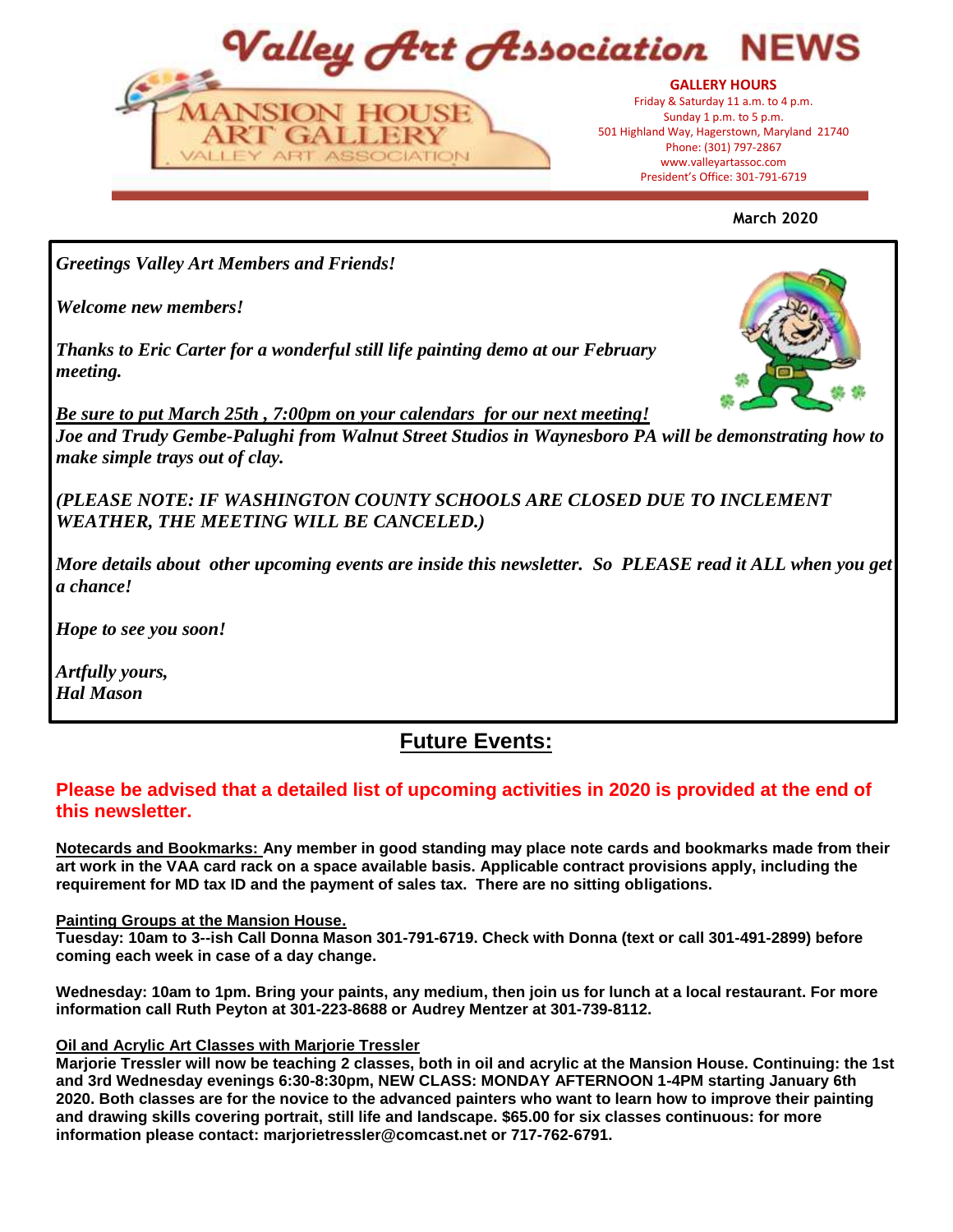## **Figure-Drawing at the Mansion House: March Mondays, 10 - 1.**

**If the schools are closed due to bad weather, the session will be canceled. Upcoming dates: March 2, 9, 16, 23, and 30. Professional male and female models. No instruction. Only cost is shared model fees. Contact Elaine Wolfe at valleyartinfo@gmail.com or 304-754-5116 with any questions.**

#### **Michael Davis Two-Day Portrait Workshop: Wednesday, April 8th and Thursday, April 9th, 2020**

**This is a two day, 12 hour portrait workshop with Michael Davis. This workshop will have a live model for the full time period. Cost is \$140 for VAA and Washington County Museum of Fine Art members, and \$160 for nonmembers. There will be an additional model fee of \$20. Lunch included. To register, please contact Elaine Wolfe valleyartinfo@gmail.com or call 304-754-5116. 3 spaces left.**

#### **Katriel Srebnik: Painting People In Interiors**

**This is a one-day, 8 hour workshop on Tuesday, May 5, at the Mansion House. Artists welcome to work in watercolor, gouache, acrylic or oil. Cost is \$125.00. See his remarkable bio and work at SreGallery.com. To register and for details/materials list, contact Katriel Srebnik at infoSreGallery@gmail.com or call 843-580-8488.**

**A list of 2020 workshops will be sent to the membership in March and copies will be placed at the Mansion House desk. Workshops will include Hans Guerin(Max Broedel scratchboard technique), David Bottini (acrylic glazing/landscape), Michael Davis (two-day figure-drawing), Nicole Troup (charcoal/portrait/child) and Scott Royston (florals or still life).**

**Brendan Rich: Artist's Pigments: A workshop on pigments, their history and chemistry, during a two hour hands-on workshop on paint making at the Mansion House on Saturday March 21st from 1 to 3 pm. Materials will be provided by the artist at cost. (Please bring a painting smock or other suitable light garment that may get dirty.) Feel free to contact Brendan at Brendan\_rich@msn.com with any questions or call 301-745-6563.** 

#### **Upcoming Classes with Lynn Ferris**

**Six weeks of watercolor painting with Lynn Ferris, Thursday mornings, July 9 - August 13. For details and to register, contact Lynn Ferris at ferrislynn@yahoo.com or 304-258-1651. This class fills up quickly!**

## **MEMBERS OUTSIDE ACTIVITIES**

**The following section of this newsletter includes activities that our busy members are involved in. Please pay special attention to this section and hopefully you will be able to attend or take part in some of these events.**

#### **Washington County Arts Council's Annual Community Art Show: The Best Local Art of 2019**

**Many congratulations to the following VAA members: Elaine Wolfe, who won the People's Choice Award, with the painting, "As Damned Souls", and to Nicole Troup who won First Prize 2-D Art with "Vitiligo Beauty". Congratulations go also to the following VAA members whose work was also selected for the show: Jennie Avila, Guy Terry Kuhn, Susan McNally, John Mullican, and Stephen Wright.**

#### **Cumberland Valley Artists Exhibition: February 2 through April 5, 2020**

**Congratulations to the following Valley Art and past Valley Art members whose work was accepted: Linda Barnhart, Phillip Grove, Dee Henry, Kate Miller (winner of the Washington County Arts Council, Inc., Award, with her "Portrait of Kristi"), Donna Mitchell and Ludmilla Oliver.** 

**Cumberland Valley Photographers Exhibition The winner of the Valley Art Association Award in this exhibition, which runs concurrently with the Artists Exhibition (above), is Makayla Claiborne of Hagerstown, with "Touch & Be Touched". This award is given to honor present and previous members whose love of art and contributions to the Association have enriched the organization and the community. The honorees this year are Charles Brown, Rebecca (Becky) Dietrich and Johanna Fouke.**

**The Artisans Connection - MUSIC MAKERS 46 West Main Street, Waynesboro,PA Monday, March 9, 6:30 - 8:30 This month's theme will be of course a "Wearing of the Green", St Patty's Day! Think Green, Irish limericks, songs, poems, any art you would like to share, or come just for your love of the ARTS!!! The Artisans Connection is all about art and invites artists from all disciplines, and those who love art!!! We invite folks attending, if you choose, to bring their latest work of art, art news, and topics to discuss, with the goal of sharing art related events from the local art community. These gatherings are a way for artists to socialize with food and drink and we invite you if you choose, to bring something for our table to share. No costs or dues, For more information contact: marjorietressler@comcast.net or 717-762-6791. Looking forward to seeing you, Marjorie Tressler, founder and facilitator.**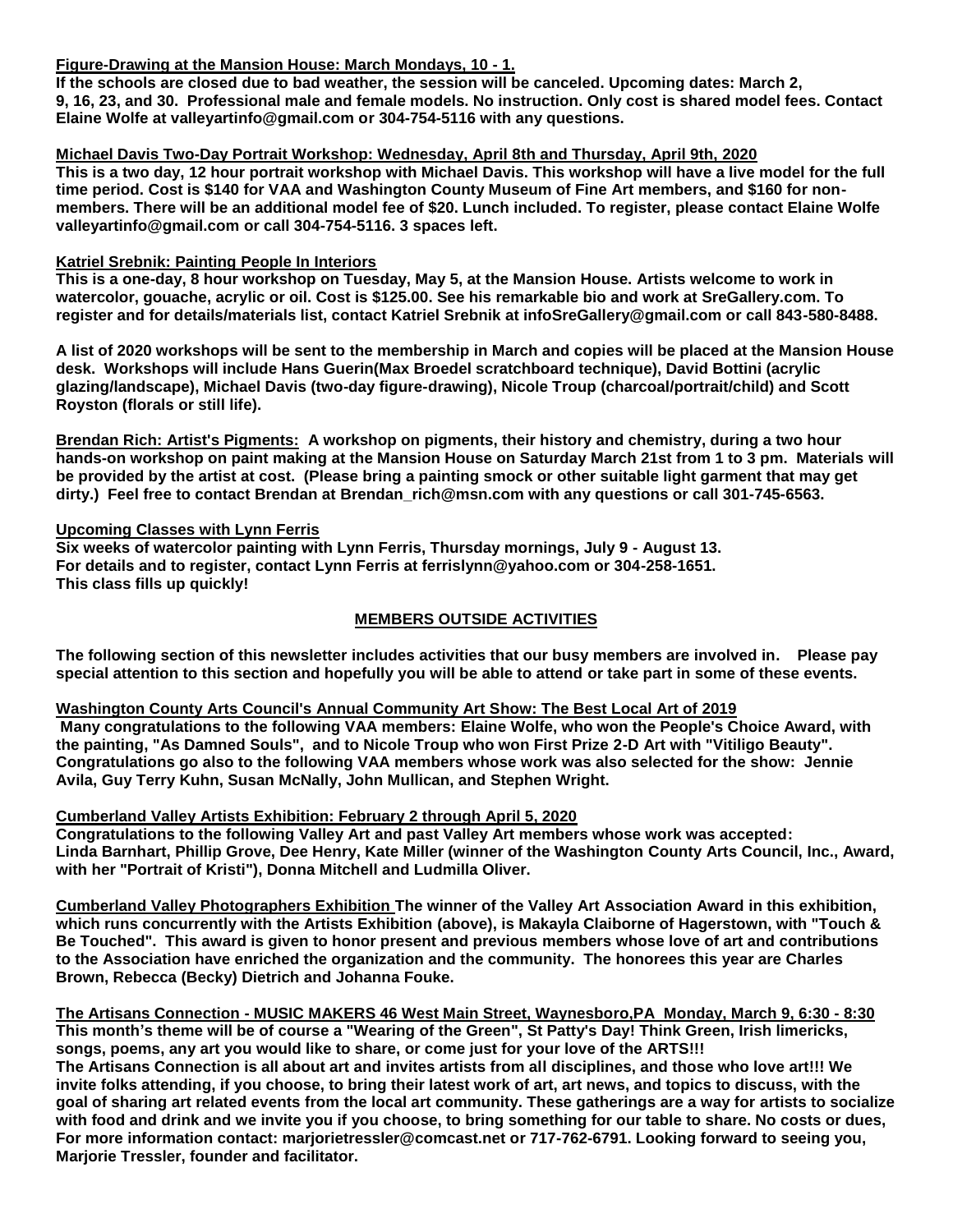**4th Biennial Maryland Regional Juried Art Exhibition (BMRE) Presented by the University of Maryland Global Campus is from December 8, 2019 to March 15, 2020, at the UMGC Arts Gallery, Lower Level. Phillip Grove and David Bottini have had works selected for the exhibition. These are among 68 works chosen by jurors from artists in Maryland, Washington D.C. and Virginia. The UMGC Arts Gallery is open daily 9 AM to 9 PM. The reception is on Thursday, December 12, from 5 to 7 PM; RSVP by calling 301--985-7937 or visiting umgc.edu/artrsvp.**

**Destination Arts, Waynesboro 42 West Arts Gallery Fine Arts and Crafts, 42 West Main Street, Waynesboro. Come in and browse or make a purchase from local artists, and fine craftsmen. Open: Wednesday 12 – 3; Thursday 1 – 4; Friday 5 – 8; Saturday 10am-4pm; Sunday 1 – 4. Every Friday refreshments and snacks are provided along with special music from 5:30 thru 8pm. Free Fine Art and Craft demonstrations are held every Saturday afternoon. Contact Denny or Donna Bingaman at 717-762-8394 or artsyfolks@embarqmail. For further information on the many activities that take place here, please get in touch with either Donna or Denny at 717- 762-8394 or email artsyfolksatembarqmail.com.**

**Donna Bingaman offers drawing, and painting classes in oil, acrylic etc. Learn how to draw Portraits, Landscapes, and Still life. The focus is on drawing, tonal values and color in your art work. Classes every Wednesday from 12 - 3pm at \$15 per class. Bring in a photo of your choosing for painting reference, and enjoy a fun and relaxed atmosphere as Patric Schlee plays flute and soft background music.** 

**The Tuscarora Wildlife Education Project (www.twep.org) is inviting artists to take part in their annual Middle School/High School Art Show Open House. The date is Sunday, April 5, 2 - 4pm. Artists are cordially invited to bring something to work on and to display their artwork. This is a great opportunity to meet with many young students, their teachers and their families. Please contact Sheila Snider, Director, 717-328-2126, 4881 Ft. Loudon Road, Mercersburg, PA 17236.**

## **\*All Member (and Solo) Shows 2020**

**All artwork should be ready to hang with a wire on the back. Paintings can be dropped off the weekend before the show during open hours: 11 to 4 on Friday and Saturday and 1 to 5 on Sunday. Drop/off pick up on Tuesday morning before the show opens. The new show will be hung from 10 AM to 12 Noon and anyone willing to help will be welcomed with open arms.** 

| <b>Month</b>                              | <b>Title/Exhibitor</b>                                            | Drop Off<br><b>Dates</b>      | <b>Opening</b>     | <b>Closing</b>         | <b>Pick Up Date</b>    |
|-------------------------------------------|-------------------------------------------------------------------|-------------------------------|--------------------|------------------------|------------------------|
| <b>March 2020</b>                         | <b>Nicole Troup Solo Show</b><br>"My Story"                       | <b>NA</b>                     | <b>February 28</b> | March 29               | <b>NA</b>              |
| <b>April 2020</b>                         | <b>Waynesboro Studio Art</b><br>$Club^*$                          | <b>NA</b>                     | <b>April 3</b>     | April 26               | <b>NA</b>              |
| <b>May 2020</b>                           | In My Garden* (Blossoms,<br><b>Bees, Butterflies &amp; Birds)</b> | <b>April 24-26</b>            | May 1              | May 31                 | June 2                 |
| <b>June &amp; July 2020</b>               | Art Is For Everyone*                                              | May 29-31                     | June 5             | July 26                | July 28                |
| August 2020                               | Vacay Daze* (Vacations)                                           | <b>July 24-26</b>             | July 31            | <b>August 30</b>       | September 1            |
| <b>September (Labor Day</b><br>Show) 2020 | <b>Working Life: Hands, Mind</b><br>& Heart*                      | <b>August 28-30</b>           | September 4        | <b>September</b><br>27 | <b>September</b><br>29 |
| October 2020                              | "Earth, Wind and Fire"*                                           | <b>September</b><br>$25 - 27$ | October 2          | November 1             | November 3             |
| November 2020                             | <b>Teachers/Students Show*</b><br>(see note below)*               | <b>NA</b>                     | November 6         | <b>November</b><br>29  | <b>NA</b>              |
| December 2020-<br>January 2021            | Dazzle*                                                           | November 27-<br>29            | December 4<br>2020 | January 31,<br>2021    | February 2,<br>2021    |

*(The "Teachers/Student" Show will feature Valley Art members who are teachers exhibiting with their students.)*  **\*Fritz Schuler Briggs and David Buckley Good and their WSAC workshop students: "Oil and Water".**